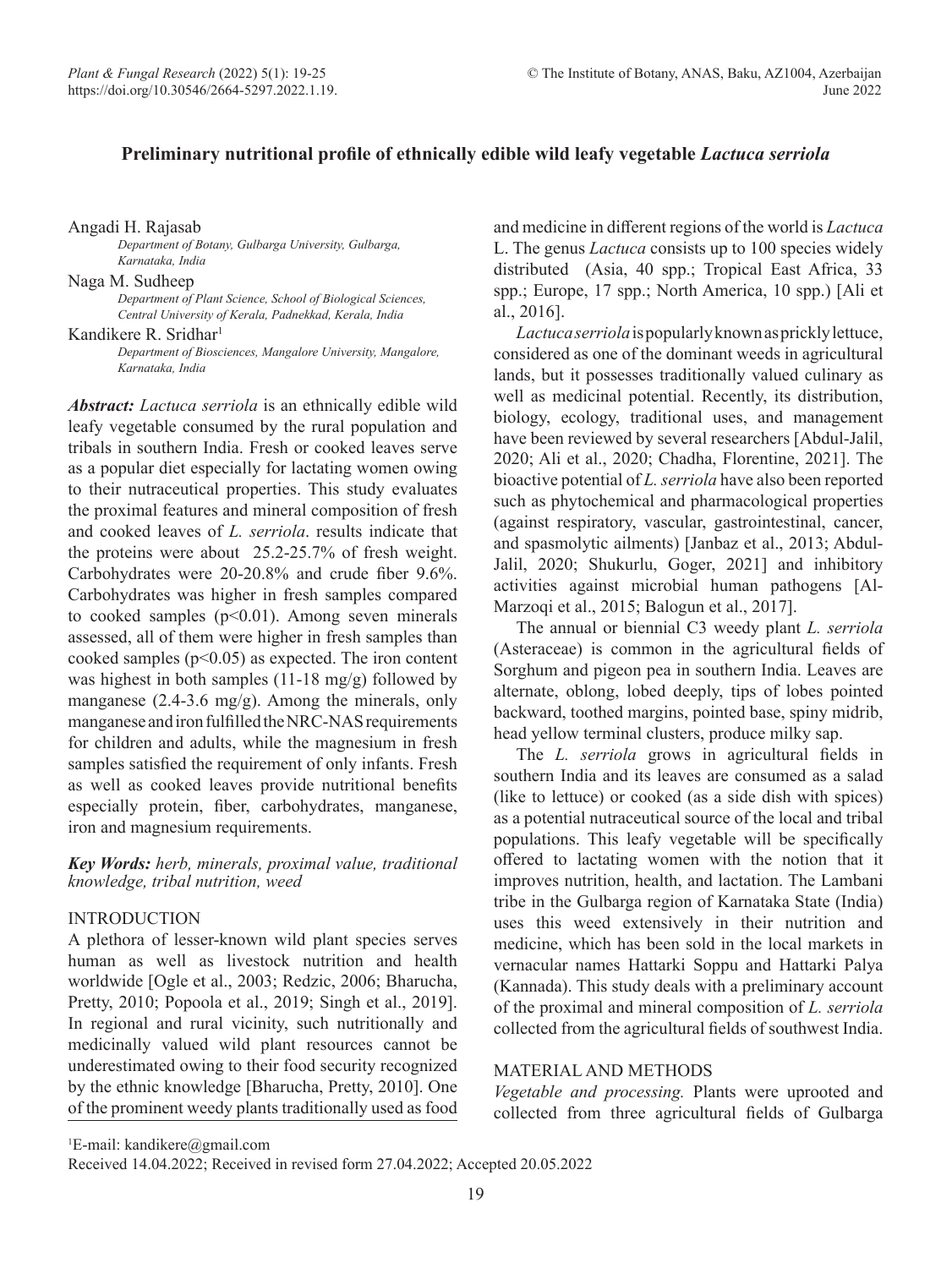District (17.4°19′ N, 76°52′ E; 470 m asl) during the rainy season (August 2020) as replicate samples. They were surface washed in the laboratory to exclude the debris and separate the leaves from the stem and roots. Each replicate sample was separated into two parts. The first part was subjected to oven-drying  $(50-55^{\circ}C)$ to reduce the moisture <8% and designated as a fresh sample. Part two was cooked using a pressure cooker in distilled water (3:1), oven-dried (50-55°C), and designated as a cooked sample. Dried fresh and cooked samples were powdered and refrigerated (4°C) for analysis*.*

*Proximal analysis.* The content of moisture, total lipids, crude fiber, and ash in leaf flours were assessed gravimetrically [AOAC, 1999].

Replicate leaf flour samples were dried (80 °C, 24 hr) and variations between initial and final weight was used to estimate moisture content on a dry mass basis.

Moisture (%) = 
$$
\left(\frac{I - F}{W}\right) 100
$$

(where I, the weight of leaf sample prior to drying in g; F, the weight of leaf sample after drying in g; W, the weight of leaf flour taken in g).

For total lipid determination, leaf flour (-1 g) was extracted with petroleum ether for up to 6 hr using a Soxhlet apparatus. The solvent was evaporated to dryness, and the initial and final weight of the samples was recorded to estimate the total lipid content.

Total lipids (%) = 
$$
\left(\frac{F-I}{W}\right)
$$
100

(where F, the weight of flask with lipid in g; I, the weight of empty flask in g; W, the weight of leaf flour taken in g).

To find out the crude fiber content of leaf samples, defatted leaf flour (500 mg) was treated with sulfuric acid (0.025 N, 200 ml) and boiled (30 min). On cooling the contents were filtered, and the residue was washed repeatedly in boiling distilled water to eliminate the traces of acid. The residue was boiled up to 30 min in sodium hydroxide (0.313 N). The contents were filtered and washed repeatedly in boiling water to eliminate the traces of alkali. The residue was transferred to the preweighed crucible, heated in a muffle furnace (550°C, 3 hr) and the final weight was recorded after cooling to room temperature.

(where F, the weight of crucible with fibre in g; I, the weight of empty crucible in g; W, the weight of leaf flour taken in g).

Crude fibre (%) = 
$$
\left(\frac{F-I}{W}\right)100
$$

To determine the ash content, homogenized leaf flour (~1 g) was taken in a pre-weighed porcelain crucible and dried in the oven at 100°C up to 6-8 hr. The crucible was transferred to the furnace (550°C, 8 hr) until attaining constant weight to estimate the ash content.

(where F, the weight of crucible with ash in g; I, the weight of crucible in g; W, the weight of leaf flour taken in g).

$$
Ash\ (\%) = \left(\frac{F - I}{W}\right) 100
$$

The composition of crude protein of leaf flour was determined by the micro-Kjeldahl method (N  $\times$ 6.25) [Humphries, 1956]. The leaf flour (100 mg) was extracted with a pinch of the catalytic mixture (copper sulfate, selenium, potassium sulfate: 1:1:20 w/w) and conc. sulfuric acid (10 ml). The mixture was digested using Kjeldahl flasks until it becomes colorless and the volume was made up to 100 ml with distilled water. The digested sample (10 ml) was transferred to the micro-Kjeldahl unit, sodium hydroxide (40%, 10 ml) was added and distilled until the accumulation of 25 ml in receiver flask containing boric acid (2%, 10 ml) and mixed indicator (0.2 % of methyl red and methylene blue in ethanol, 2:1 v/v). After cooling to room temperature, the solution was titrated against hydrochloric acid (0.01N) till the color changed from green to pink and nitrogen content was calculated to determine crude protein content.

Nitrogen (%) = 
$$
\left(\frac{A \times N \times 0.0014}{W}\right) 100
$$

(where A, the volume of 0.01N HCl titrated minus the volume of blank; N, normality of HCl; 0.0014 g nitrogen in 0.1N HCl; W, the weight of leaf sample in g).

Crude protein (%) = Nitrogen (%) 
$$
\times
$$
 6.25

The carbohydrates of leaf flours were evaluated by applying the procedure outlined by Dubois et al. [1956]. Leaf samples (100 mg) were treated with hydrochloric acid (2.5 N, 5 ml) and heated in a boiling water bath (3 hr). The reaction was neutralized by the addition of sodium carbonate until the effervescence ceases and the volume was made up to 100 ml with distilled water. Sample (0.2 ml) was further diluted with distilled water (0.8 ml), phenol (5%, 1 ml) followed by sulfuric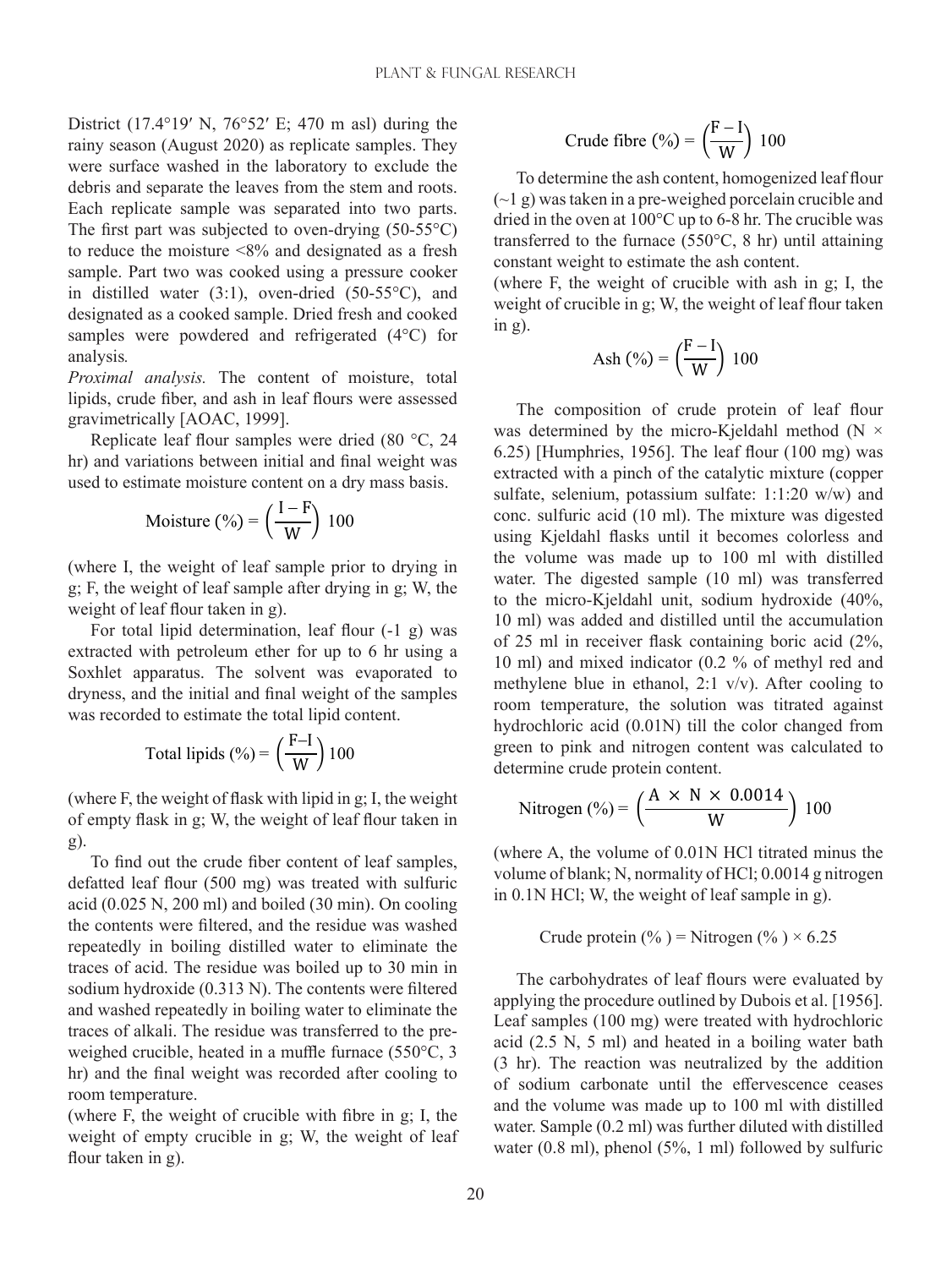acid (96%, 5 ml) was added and kept in a water bath (30°C, 20 min). Control was prepared based on the following method without the addition of a sample. The absorbance was measured (490 nm). The D-glucose served as the standard and the mean value was expressed carbohydrate content in percent of leaf flour.

The gross energy level of leaf flours was calculated using the formula proposed by Ekanayake et al. [1999].

Gross energy  $(kJ/100 g) =$  (Crude protein + 16.7)  $\times$ (Total lipids  $+ 37.7$ )  $\times$  (Carbohydrates  $\times$  16.7)

*Mineral analysis.* The content of minerals of leaf samples was determined by electron microscopeenergy dispersive X-ray spectrometer (SEM-EDX) [Lui et al., 2015]. Homogenized leaf flour samples (particle size,  $\sim$ 40  $\mu$ m) devoid of moisture dusted on the brass stub with the carbon tape. The mounted flour samples were coated with gold by sputter coat (20 mA, 10 min) followed by analysis by SEM (Carl Zeiss Sigma, USA) and EDX (FESEM Carl Zeiss, Oxford Instruments, USA) at a 3.5 mm working distance. The beam energy was 15 KeV and maps (98X pixel) were obtained in specific selected area. The images of SEM and their corresponding EDS spectrum of leaf flours (e.g. shape, shell, and size) facilitate the calculation of the mineral's content.

*Data analysis.* The difference in proximal and mineral composition between raw and cooked leaf samples was evaluated by t-test [Statsoft Inc., 2008].

### RESULTS AND DISCUSSION

A high quantity of crude protein (25.2-25.7%) and a low amount of lipid (0.3-0.4%) were found in fresh as well as cooked leaf samples (Tab. 1). Carbohydrates  $(20-20.8%)$  and crude fiber  $(9.6%)$  were the second and third major components, respectively. Foodstuff with high protein and low lipid is beneficial to combat obesity in humans [Schröder, 2007]. The presence of high fiber content in the diet prevents specific types of cancers (e.g. bowel and colon cancers) [Slavin et al., 1997]. A high quantity of fiber in foodstuffs is also known to retard the production of sugars by the starch, which helps to control diabetes [Ogbonnaya, Chinedum, 2013]. Except for carbohydrates, the other components were not affected by cooking. This feature is an added advantage to use the leaves either fresh or in a cooked state depending on the type of dish preparation. The caloric value also did not vary significantly on cooking, hence it is possible to use cooked leaves in foodstuffs without loss of calories. Further studies on the composition of amino acids and fatty acids of leaves of *L. serriola* may prove its nutritional versatility

|                           | Raw               | Cooked           |  |
|---------------------------|-------------------|------------------|--|
| Moisture $(\%)$           | $2.07 \pm 0.15**$ | $1.90 \pm 0.10$  |  |
| Crude protein $(\% )$     | $25.67 \pm 0.73$  | $25.19 \pm 0.37$ |  |
| Total lipid $(\%)$        | $0.37 \pm 0.06$   | $0.34 \pm 0.04$  |  |
| Crude fiber $(\% )$       | $9.56 \pm 0.28$   | $9.57 \pm 0.29$  |  |
| Ash $(\% )$               | $16.39 \pm 0.01$  | $16.42 \pm 0.04$ |  |
| Carbohydrates $(\% )$     | $20.81 \pm 0.11*$ | $20.01 \pm 0.25$ |  |
| Gross energy $(kJ/100 g)$ | 788.93±16.25      | 773.89±3.23      |  |

**Table 1.** Proximate composition of raw and cooked leaves of *Lactuca serriola* (n=3, mean±SD; t-test: \*, p<0.01; \*\*, p<0.001)

**Table 2.** Mineral composition of raw and cooked leaves of *Lactuca serriola* (mg/100 g) (n=3, mean±SD; \*, p<0.05; \*\*, p<0.01; \*\*\*, p<0.001; a, NRC-NAS, 1989 recommended pattern).

|           | Raw                 | Cooked           | Children <sup>a</sup> | Adults <sup>a</sup> |
|-----------|---------------------|------------------|-----------------------|---------------------|
| Sodium    | $2.93 \pm 0.03**$   | $2.26 \pm 0.09$  | 120-400               | 500                 |
| Potassium | $0.49 \pm 0.02$ *** | $0.37 \pm 0.02$  | 500-1600              | 1600-2000           |
| Calcium   | $0.18 \pm 0.02$ **  | $0.14 \pm 0.01$  | 600-800               | 800                 |
| Zinc      | $3.11 \pm 0.10*$    | $1.68 \pm 0.50$  | $5 - 10$              | $12 - 15$           |
| Manganese | $3.64 \pm 0.09$ *** | $2.42 \pm 0.03$  | $0.3 - 3$             | $2 - 5$             |
| Iron      | 17.76±0.18***       | $10.68 \pm 0.15$ | 10                    | $10-15$             |
| Magnesium | 170.07±0.97***      | $122.0 \pm 1.74$ | 60-170                | 280-350             |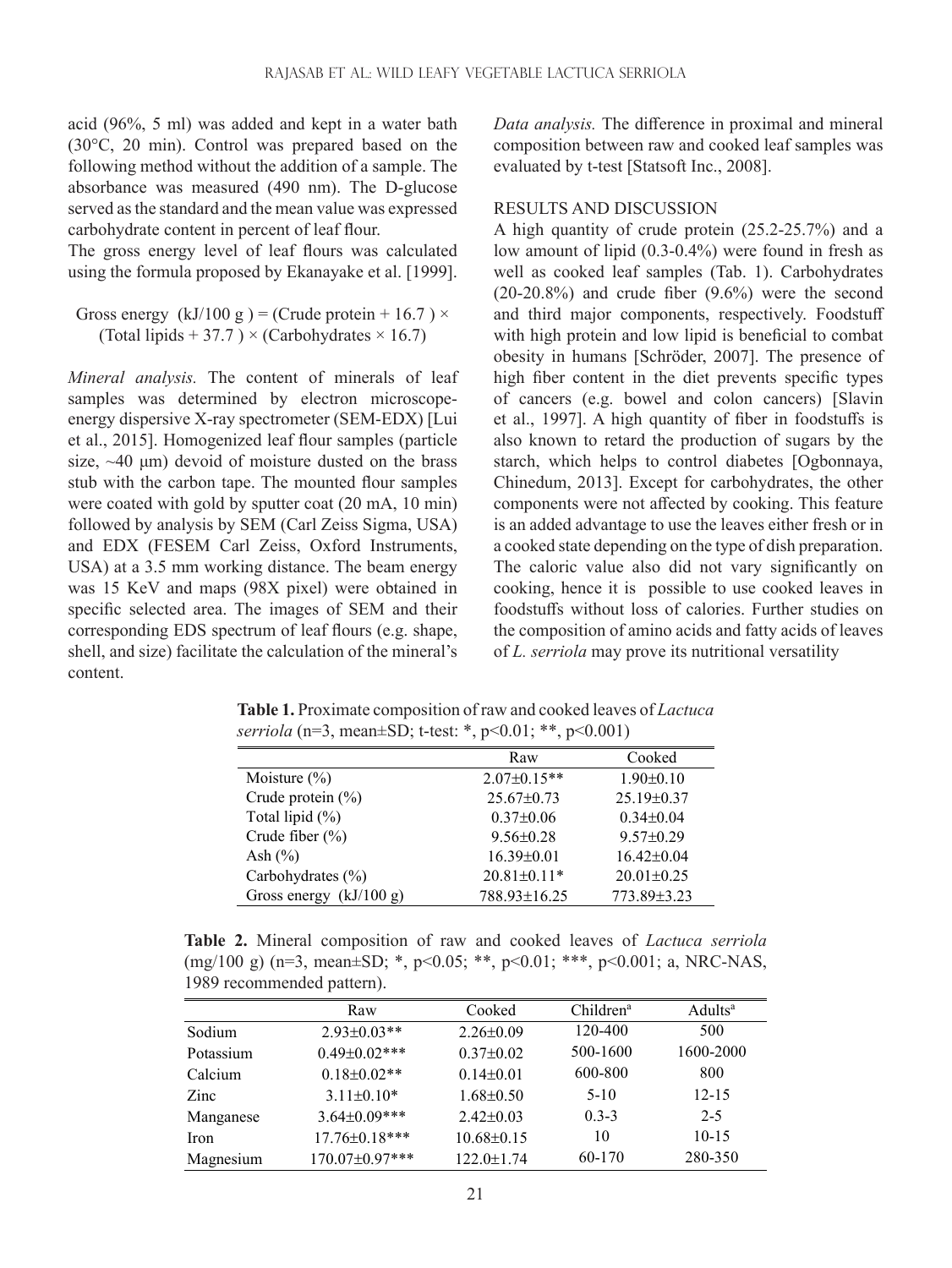Among the seven minerals assessed, all of them were higher in fresh samples compared to cooked samples  $(p<0.05)$  as drained by cooking (Tab. 2). The iron content was highest in both samples (11-18 mg/g) followed by manganese (2.4-3.6 mg/g). Only manganese and iron in fresh and cooked samples fulfilled the NRC-NAS [1989] stipulated pattern for the children and adults, while the magnesium in fresh samples fulfilled the prerequisite of only children. Although minerals were significantly decreased in cooking, manganese and iron have satisfied the requirements of children and adults, while magnesium requirements for children. Another nutritional advantage of the leaves of *L. serriola* is its low sodium content, hence the foodstuffs prepared from these leaves are suitable for those suffering from hypertension [Yusuf et al., 2007].

## **CONCLUSION**

The wild plant resources constitute a significant portion of the ethnic food and medicine in the rural population. Such awareness comes from the traditional knowledge or local ecological knowledge from generation to generation. Although *L. serriola* has been considered a weed in agricultural fields, it has several value-added properties like protein, fiber, carbohydrate, energy, and selected minerals. Nutritional point of view, the leaves of *L. serriola* could be used either fresh or cooked depending on the type of dish preparation. Besides, it has several active metabolites of health concern. Thus, instead of attempts to eliminate *L. serriola* by weedicides, it is worth accommodating as a nutraceutical source in the future.

### ACKNOWLEDGMENT

The authors are grateful to Mangalore University for supporting this study and the Department of Biosciences for the laboratory facilities. We appreciate constructive sugetions by Dr. S. Mahadevakumar, Karnataka State Open University, Mysore, India. We appreciate Dr. S. Mahadevakumar, Karnataka State Open University, Mysore for his helpful suggestions. The authors are indebted to the reviewers for their meticulous observations to improve the presentation of this manuscript.

# **REFERENCES**

- Abdul-Jalil T.Z. (2020) *Lactuca serriola*: Short review of its phytochemical and pharmacological profiles. *Int. J. Drug Del Technol*., 10: 505-508.
- Ali S., Khan M.N., Ali K., Zaman A., Iqbal M. (2020)

Preliminary phytochemical analysis of selected plants occurring in district Nowshera, Khyber Pakhtunkhwa. *Pure Appl. Biol*., 9: 683-695.

- Ali W., Hamid U., Ahmed A., Aslam M., Tukh-Kahu N.A. (2016) *Lactuca sativa* Linn: Pharmacological and phytochemical profile and uses in unini medicine. *J. Pharm. Sci. Innov.*, 5: 1-4.
- Al-Marzoqi A.H., Hussein H.J., Al-Khafaji N.M.S. (2015) Antibacterial activity of the crude phenolic, alkaloid and terpenoid compounds extracts of *Lactuca serriola* L. on human pathogenic bacteria. *Chem. Mat. Res*., 7: 8-10.
- Altay V., Ozturk M. (2021) The genera Salsola and Suaeda (Amaranthaceae) and their value as fodder. In: Grigore M.-N. (ed.), Handbook of Halophytes. Springer Nature Switzerland AG 2021, https://doi. org/10.1007/978-3-030-17854-3\_97-1.
- Altay V., Keskin M., Karahan F. (2015a) An assessment of the plant biodiversity of Mustafa Kemal University Tayfur Sokmen Campus (Hatay-Turkey) for the view of human health. *International Journal of Scientific and Technological Research*, 1(2): 83-103.
- Altay V., Karahan F., Sarcan Y.B., Ilçım A. (2015b) An ethnobotanical research on wild plants sold in Kırıkhan district (Hatay/Turkey) herbalists and local markets. *Biological Diversity and Conservation*, 8(2): 81-91.
- AOAC (1999) Official Methods of Analysis of AOAC International. 15th Edition, Association of Official Analytical Chemists, Washington DC, USA.
- Balogun S.T., Stephenson C., Akanmu A.O., Gamache S, Jibrin J. (2017) Antipseudomonal activity of aqueous and methanolic leaf extracts of *Lactuca serriola* Linn. (Astereceae). *Int. J. Adv. Pharm. Biol. Chem*., 6: 1-6.
- Bharucha Z., Pretty J. (2010) The roles and values of wild foods in agricultural systems. *Phil. Trans. R. Soc. B.*, 365: 2913-2926.
- Chadha A., Florentine S. (2021). Biology, ecology, distribution and control of the invasive weed, *Lactuca serriola* L. (wild lettuce): *A global review. Plants*, 10: 2157.
- Dubois M., Gilles K.A., Hamilton J.K., Rebers P.A.T., Smith F. (1956) Colorimetric method for determination of sugars and related substances. *Anal. Chem*., 28: 350-356.
- Ekanayake S., Jansz E.R., Nair B.M. (1999) Proximate composition, mineral and amino acid content of mature *Canavalia gladiata* seeds. *Food Chem*., 66: 115-119.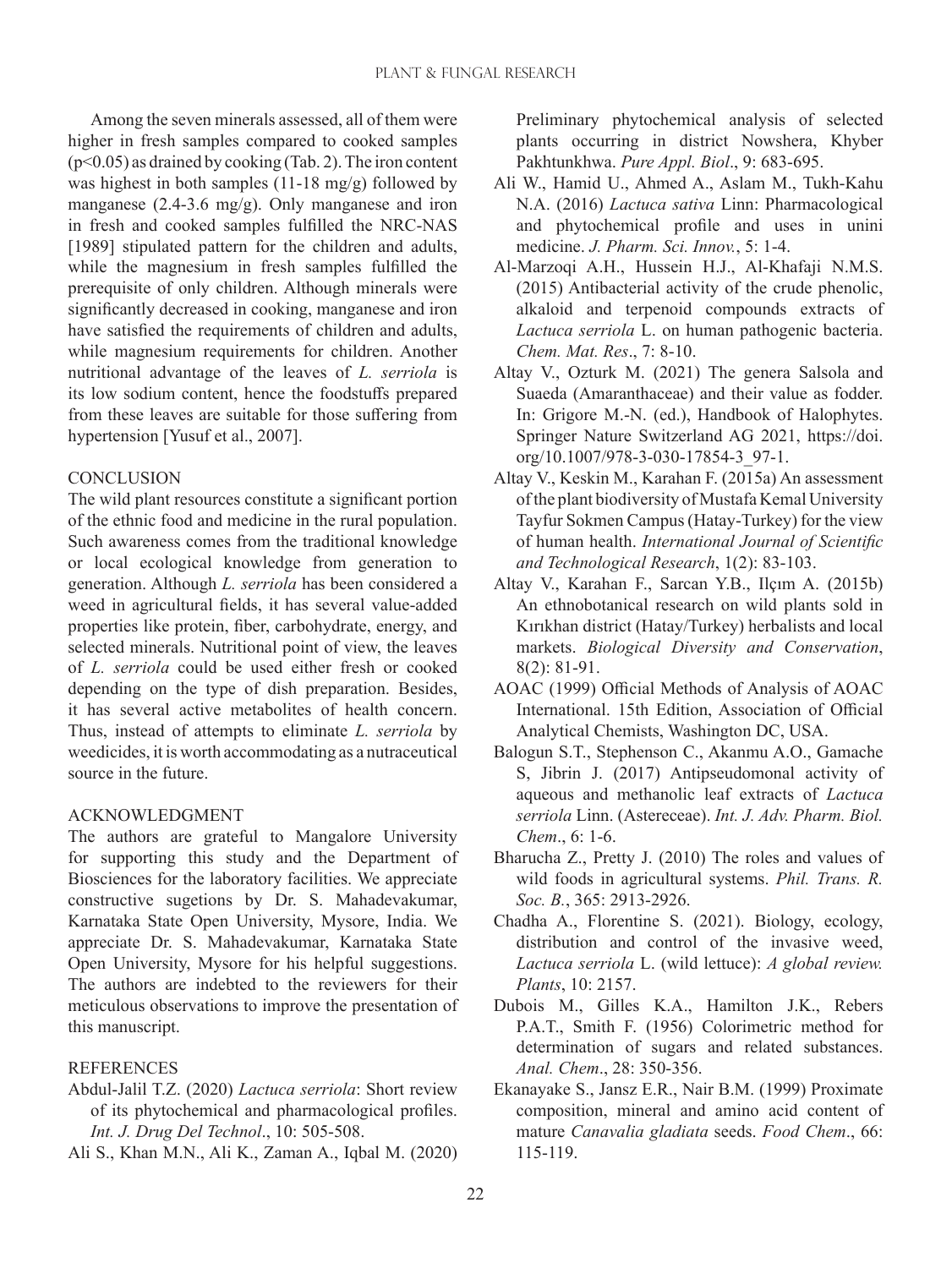- Imanberdieva N., Severoğlu Z., Kurmanbekova G. et al. (2018a) Plant Diversity of Ala-Archa Nature Park in Kyrgyzstan with emphasis on its economic potential. In: Egamberdieva D., Öztürk M. (eds.) Vegetation of Central Asia and Environs. Chapter 16, Springer Nature Switzerland AG 2018, pp. 365-381.
- Imanberdieva N., Imankul B., Severoğlu Z. et al. (2018b) Potential impacts of climate change on plant diversity of Sary-Chelek Biosphere Reserve in Kyrgyzstan. In: Egamberdieva D., Ozturk M. (eds.) Vegetation of Central Asia and Environs. Chapter 15, Springer Nature Switzerland AG 2018, pp. 349- 364.
- Janbaz K.H., Latif M.F., Saqub F., Imran I., Zia-Ul-Haq M., Feo V.D. (2013) Pharmacological effects of *Lactuca serriola* L. in experimental model of gastrointestinal, respiratory, and vascular ailments. *Evidence-based Compl. Alt. Med.*, 2013: 304394.
- Kafi M., Kamili A.N., Husaini A.M., et al. (2018) An expensive spice - Saffron (Crocus sativus L.) - Case study from Kashmir, Iran and Turkey. In: Ozturk M. et al. (eds.) Global Perspectives on Underutilized Crops. Chapter 4, Springer International Publishing AG, part of Springer Nature 2018, pp. 109-149.
- Letchamo W., Ozturk M., Altay V., et al. (2018) A alternative potential natural genetic resource: Seabuckthorn [Elaeagnus rhamnoides (syn.: Hippophae rhamnoides)]. In: Ozturk M. et al. (eds.) Global Perspectives on Underutilized Crops. Chapter 2, Springer International Publishing AG, part of Springer Nature 2018, pp. 25-82.
- Lui C., Wang C., Chung W., Chu C., Lin W. (2015) Scanning electron microscopy-energy dispersive X-ray spectrometer (SEM-EDX) detection of arsenic and cadmium in himematsutake mushroom. *Afr. J. Biotech*., 14: 878-887
- Malik K., Ahmad M., Öztürk M., Altay V., Zafar M., Sultana S. (2021) Herbals of Asia - Prevalent Diseases and Their Treatments. Springer International Publishing.
- Masoodi K.Z., Amin I., Mansoor S., et al. (2020) Botanicals from the Himalayas with anticancer potential - An emphasis on Kashmir Himalayas. In: Ozturk M., Egamberdieva D., Pešić M. (eds.) Biodiversity and Biomedicine - Our Future. Chapter 11, Academic Press pp. 189-234.
- NRC-NAS. (1989) Recommended dietary allowances. National Academy Press, Washington DC.
- Ogbonnaya E.C., Chinedum E.K. (2013) Bioactive constituents and in vitro antioxidant capacity of

water leaf (*Talinum triangulare*) as affected by domestic cooking. *Eur. J. Med. Pl.,* 3: 540-551.

- Ogle B.M., Tuyet T.T., Duyet H.N., Dung N.N.X. (2003) Food, feed or medicine: the multiple functions edible wild plants in Vietnam. *Eco. Bot*., 57: 103-117.
- Ozturk M., Gucel S., Altay V., Altundağ E. (2012) Alliums, an underutilized genetic resource in the East Mediterranean. Proc. 6th IS on Edible Alliaceae. Acta Hort 969 (ISHS 2012): 303-309.
- Ozturk M., Altay V., Gucel S., Guvensen A. (2014) Halophytes in the East Mediterranean-Their Medicinal and Other Economical Values. Sabkha Ecosystems: Volume IV: Cash Crop Halophyte and Biodiversity Conservation Tasks for Vegetation Science Vol. 47, Springer Netherlands. Springer Science+Business Media Dordrecht, pp. 247-272.
- Ozturk M., Altay V., Altundağ E., Gucel S. (2016) Halophytic plant diversity of Unique Habitats in Turkey: Salt Mine Caves of Çankırı and Iğdır. In: Khan M.A., Ozturk M., Gul B., Ahmed M.Z. (eds.), Halophytes for Food Security in Dry Lands. Chapter 18, Elsevier doi: http://dx.doi.org/10.1016/B978-0- 12-801854-5.00018-2.
- Ozturk M., Altay V., Hakeem K.R., Akçiçek E. (2017a) Liquorice from Botany to Phytochemistry. Springer Briefs in Plant Science. https://doi.org/10.1007/978- 3-319-74240-3.
- Ozturk M., Altay V., Gonenç T.M. (2017b) Herbal from high mountains in the East Mediterranean. In: Bhojraj S. et al. (eds.), Drug Discovery from Herbs-Approaches and Applications. NAM S & T Centre, DAYA Publishing House, New Delhi-India, Chapter 24, pp. 327-367.
- Ozturk M., Altay V., Gucel S., Altundağ E. (2017c) Plant Diversity of the Drylands in Southeast Anatolia-Turkey: Role in Human Health and Food Security. In: Ansari A.A., Gill S.S. (eds.), Plant Biodiversity: Monitoring, Assessment and Conservation. Chapter 5, CABI UK, pp. 83-124.
- Ozturk M., Altay V., Latiff A. et al. (2018a) A comparative analysis of the medicinal pteridophytes in Turkey, Pakistan, and Malaysia. In: Ozturk M., Hakeem K.R. (eds.), Plant and Human Health, Vol. 1, Chapter 9, Springer International Publishing AG, part of Springer Nature 2018, pp. 349-390.
- Ozturk M., Altay V., Latiff A. et al. (2018b) A comparative analysis of the medicinal plants used for diabetes mellitus in the traditional medicine in Turkey, Pakistan, and Malaysia. In: Ozturk M., Hakeem K.R. (eds.), Plant and Human Health, Vol.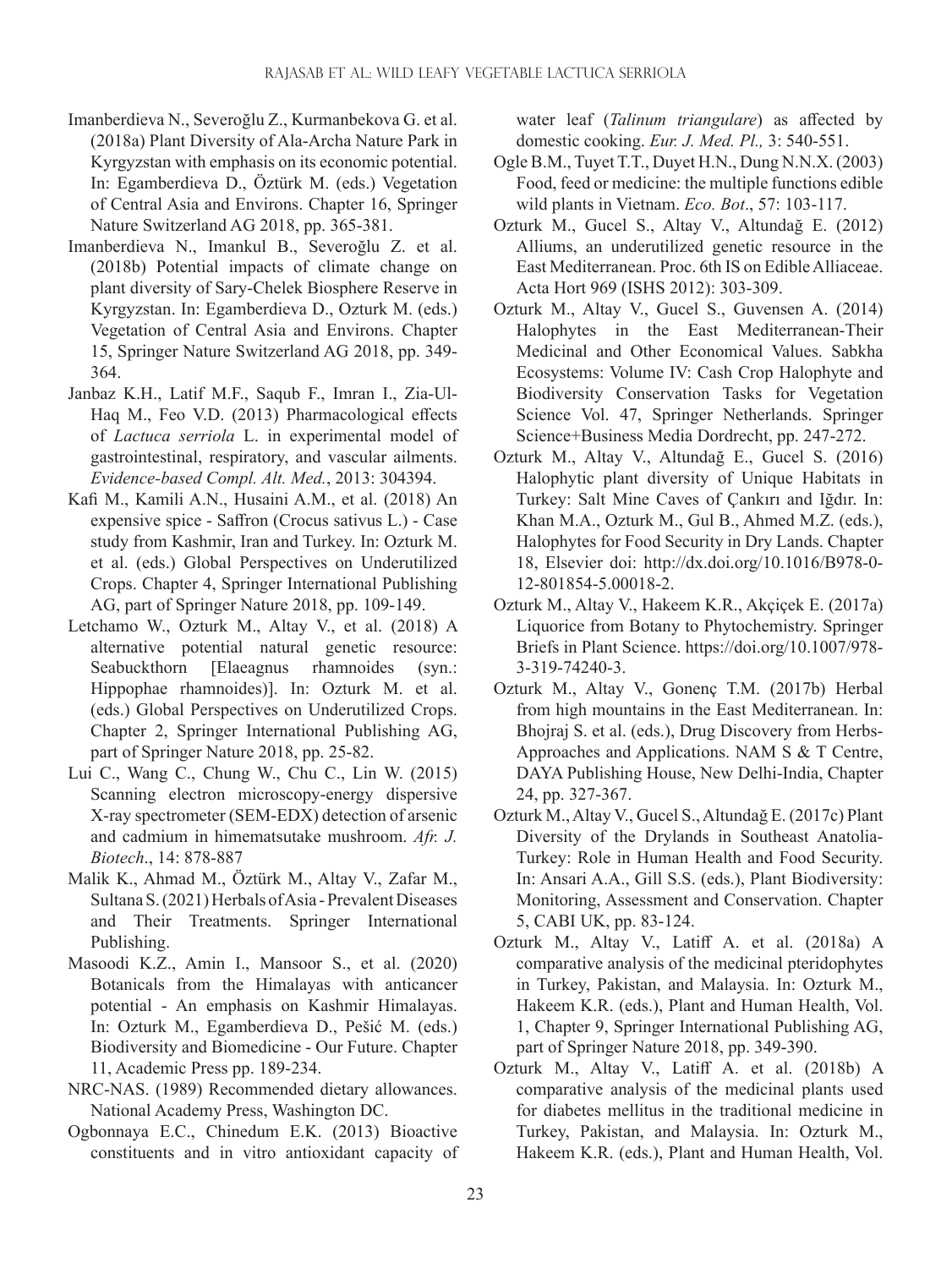1, Chapter 11, Springer International Publishing AG, part of Springer Nature 2018, pp. 409-461.

- Ozturk M., Altay V., Latiff A. et al. (2018c) Potential medicinal plants used in the hypertension in Turkey, Pakistan, and Malaysia. In: Ozturk M., Hakeem K.R. (eds.), Plant and Human Health, Vol. 1, Chapter 16, Springer International Publishing AG, part of Springer Nature 2018, pp. 595-618.
- Ozturk M., Gökler I., Altay V. (2018d) Medicinal bryophytes distributed in Turkey. In: Ozturk M., Hakeem K.R. (eds.), Plant and Human Health. Vol. 1, Chapter 8, Springer International Publishing AG, part of Springer Nature 2018, pp. 323-348.
- Ozturk M., Altundağ E., Ibadullayeva S.J., Altay V., Aslanıpour B. (2018e) A comparative analysis of medicinal and aromatic plants used in the traditional medicine of Iğdır (Turkey), Nakhchivan (Azerbaijan), and Tabriz (Iran). *Pakistan Journal of Botany*, 50(1): 337-343.
- Ozturk M., Altay V., Altundağ E., Ibadullayeva S.J., Aslanipour B., Gönenç T.M. (2018f) Herbals in Iğdır (Turkey), Nakhchivan (Azerbaijan), and Tabriz (Iran). In: Ozturk M., Hakeem K.R. (eds.), Plant and Human Health. Volume 1, Springer Cham. Chapter 6, pp. 197-266.
- Ozturk M., Altay V., Orçen N. et al. (2018g) A little known and a little consumed natural resource: Salicornia. In: Ozturk M. et al. (eds.), Global Perspectives on Underutilized Crops. Chapter 3, Springer International Publishing AG, part of Springer Nature 2018, pp. 83-108.
- Ozturk M., Altay V., Guvensen A. (2019) Sustainable use of halophytic taxa as food and fodder - An important genetic resource in Southwest Asia. In: Hasanuzzaman M., Nahar K., Öztürk M. (eds.), Ecophysiology, Abiotic Stress Responses and Utilization of Halophytes. Springer, Singapore, Chapter 11, pp. 235-257.
- Ozturk M., Altay V., Guvensen A. (2021a) Portulaca oleracea: A vegetable from saline habitats. In: Grigore M.-N. (ed.), Handbook of Halophytes: From Molecules to Ecosystems towards Biosaline Agriculture. Springer Nature Switzerland, pp. 2319- 2332.
- Ozturk M., Altay V., Efe R. (2021b) Biodiversity, Conservation and Sustainability in Asia: Volume I: Prospects and Challenges in West Asia and Caucasus. Springer Nature Switzerland AG, doi: 10.1007/978- 3-030-59928-7.
- Ozturk M., Khan S.M., Altay V., Efe R., Egamberdieva

D., Khassanov F. (2022) Biodiversity, Conservation and Sustainability in Asia: Volume II: Prospects and Challenges in South and Middle Asia. Springer Nature Switzerland AG, doi: 10.1007/978-3-030- 73943-0.

- Popoola J., Ojederie O., Omonhinmin C., Adegbite A. (2019) Neglected and underutilized legume crops: Improvement and future prospects. In: Recent Advances in Grain Crops Research, pp. 1-22. http:// dx.doi.org/10.5772/intechopen.87069
- Redzic S.J. (2006) Wild edible plants and their traditional use in the human nutrition in Bosnia‐Herzegovina. Ecol. Food Nutr., 45: 189-232.
- Schröder H.J. (2007) Protective mechanism of the Mediterranean diet in obesity and type 2 diabetes. *J. Nutr. Biochem.*, 18: 149-160.
- Shukurlu E.N., Goger F. (2021) Investigation of chemical components from the aerial parts of *Lactuca serriola*  L. by liquid chromatography - mass spectrometric method. *PFR*, 4(2): 2021.
- Singh T., Ramakrishnan S., Mahanta S.K., Tyagi V.C., Roy A.K. (2019) Tropical Forage Legumes in India: Status and Scope for Sustaining Livestock Production, pp. 123-143. http://dx.doi.org/10.5772/ intechopen.81186.
- Slavin J., Jacobs D.R., Marquart L. (1997) Whole grain consumption and chronic disease: Protective mechanisms. *Nutr. Canc*., 27: 14-21.
- StatSoft. Statistica. (2008) Version # 8. Tulsa, Oklahoma: StatSoft Inc.
- Younessi-Hamzekhanlu M., Ozturk M., Altay V. et al. (2020) Ethnopharmacological study of medicinal plants from Khoy city of West Azerbaijan-Iran. *Indian Journal of Traditional Knowledge*, 19(2): 251-267.
- Yusuf A.A., Mofia B.M., Ahmed A.B. (2007) Proximate and mineral composition of *Tamarindus indica* Linn 1753 seeds. *Sci. World J*., 2: 1-4.